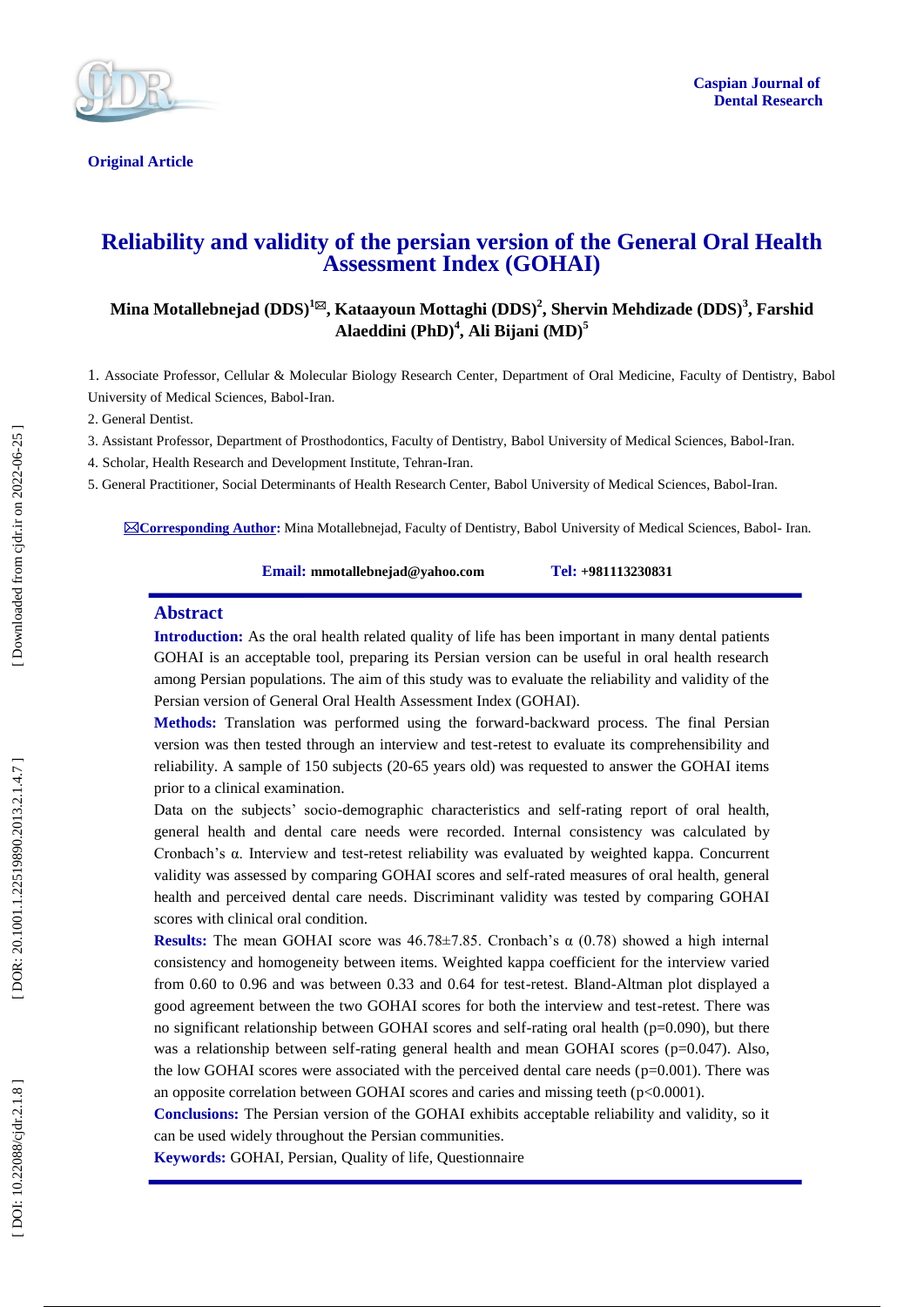**Caspian J Dent Res - March 201 3, 2 ( 1): 8 -17 Validation of persian GOHAI version** 



# **پايايي و روايي نسخه فارسي پرسشنامه )GOHAI(**

# **چكيذه**

**مقدمه:** امروزه کیفیت زندگی وابسته به سلامت دهان در بیماران دندانپزشکی و پزشکی اهمیت ویژه ای داشته و در این زمینه پرشسنامه  $\rm{GOHAI}$  مورد قبول می باشد. لذا تهیه نسخه فارسی آن می تواند در جوامع فارسی زبان مورد استفاده قرار گیرد. هدف این مطالعه بررسی روایی و پایایی نسخه فارسی پرسشنامه GOHAI<br>است.

<mark>مواد و روش ها:</mark> با استفاده از روش forward-backward ترجمه پرسشنامه انجام شد. نسخه نهایی جهت بررسی comprehensibility و پایایی توسط مصاحبه و test-retest ارزیابی گردید. ۱۵۰ نفر افراد ۲۰ تا ۶۵ ساله قبل از معاینه دهان پرسشنامه نهایی را تکمیل کردند. اطلاعات مربوط به مشخصات فردی قتصادی و نظرات افراد از سلامت عمومی و سلامت دهان خود ثبت شد. internal consistency با استفاده از ضریب آلفا کرونباخ محاسبه گردید. پایایی مصاحبه و test-retest با ضریب کاپا Weighted) (Kappa تعیین گردید. روایی Concurrent از طریق مقایسه نمره GOHAI و نظرات افراد از سلامت عمومی و سلامت دهان و نیازهای درمانی دندانپزشکی محاسبه شد. روایی Discriminant از طریق مقایسه<br>نمره GOHAI با وضعیت سلامت دهان (معاینات بالینی) محاسبه شد.

**يافته ها:** ميانگين نمره 7/A\b + GOHAI ۴۶/۷۸ بود ضريب آلفای کرونباخ معادل۷۸/۰ نشان دهنده homogeneity بیه مًارد بًد. ي internal consistency

ضریب کاپا Weighted برای مصاحبه از ۰/۶ تا ۰/۹۶ و برای test-retest از ۰/۳۳ تا ۰/۶۴ متغیر بود. اما Bland-Altman توافق خوبی بین نمره GOHAI در مصاحبه test-retest نشان داد ارتباط معنی داری بین نمره GOHAI و نظر بیماران از سلامت دهان وجود نداشت(p=0.090 ولی ارتباط بین نمره  $\rm \, GOHAI$ و نظر بیمار نسبت به سلامت عمومی وجود داشت(  $-0.047$  ) همچنین نمرات کم $\rm \, GOHAI$ با نیازهای درمان دندانی در ارتباط بود $\rm (p\text{=}0.001)$  ارتباط معکوس بین نمره  $\rm GOHAI$  و دندان های کشیده  ${\rm (p< 0.0001)}$ شده و پوسیده وجود داشت

<mark>نتيجه گيري:</mark> نسخه فارسی GOHAI تهيه شده روايی و پايايی قابل قبولی داشته و می توان از آن در جمعیت فارسی زبان جهت بررسی های بهداشتی و سلامت دهان استفاده کرد.

**واژگان کلیدی: GOHAI،** فارسی، کیفیت زندگی، پرسشنامه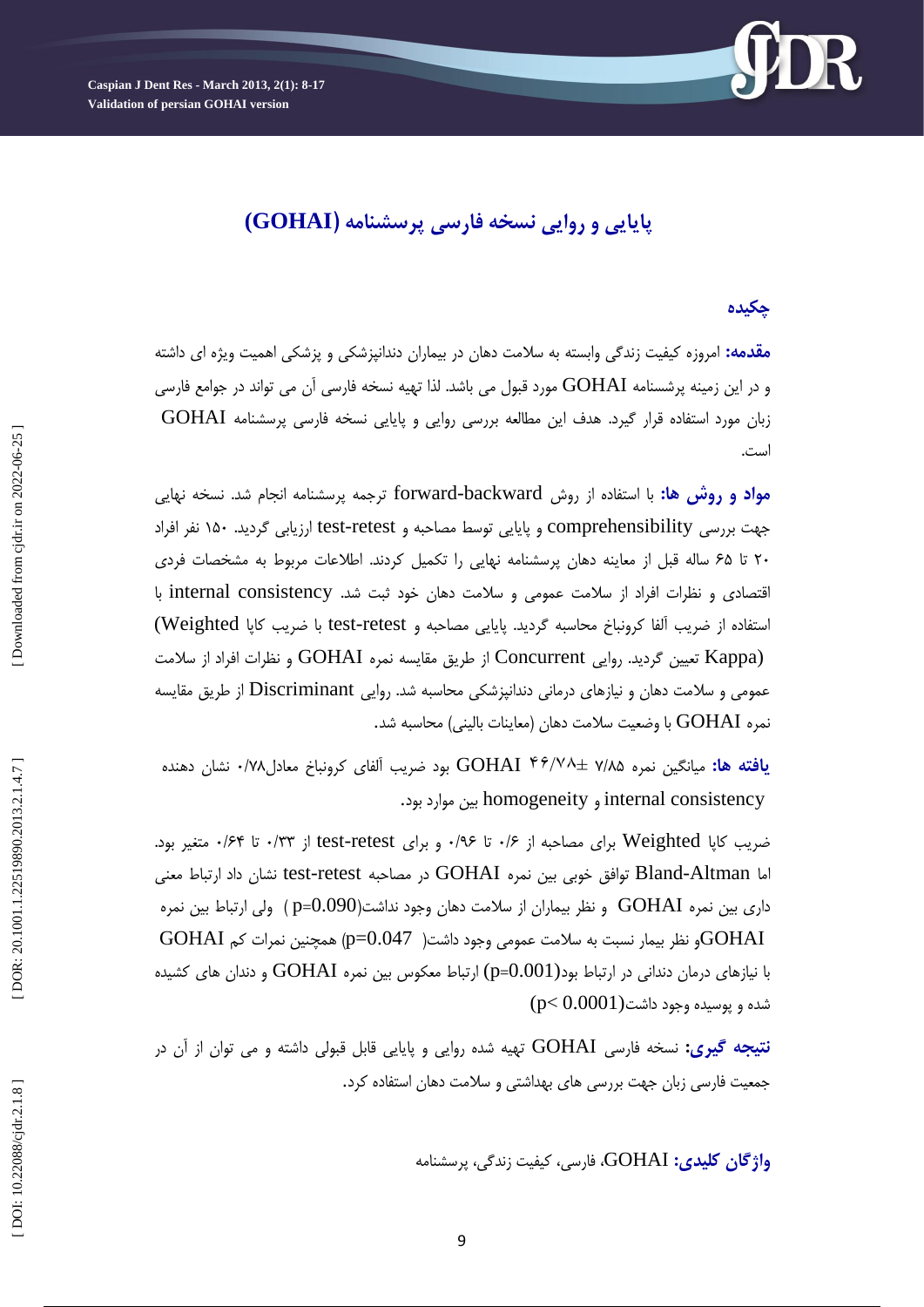

# **Introduction**

Recently, the definition of (oral) health has shifted to address more than the absence of physical disease. The new definition defines health as an individual's perception of his health in the context of physical, psychological and social well -being (1).The disease based approach is the traditional way to measure oral health. Oral disease has been assessed by objective and quantitative indicators (2) .

Oral disease prevalence has been studied in different samples of adults, but less is known about how the disease and symptoms affect adults' daily activities and quality of life (2). Therefore, oral epidemiology uses multidimensional constructs known as socio -dental indicators or oral health –related quality of life measures (OHRQoL), which refer to the extent to which oral disorders disrupt an individual's normal functioning and result in major behavior chang  $(3, 4)$ .

To date, OHRQoL has become an important tool for assessing the impact of a range of **oral and systemic** conditions on an individual's quality of life and well -being (5 - 10). The outcomes of clinical care, such as the efficiency of treatment interventions, are also important (11, 12).

Several measures have been developed that have the potential to be used this way (4). The Geriatric Oral Health Assessment Index (GOHAI) is a questionnaire designed to assess the impact of oral conditions on the quality of life (QoL) of the elderly population. GOHAI has also been referred to as the General Oral Health Assessment Index (13).

The original GOHAI has 12 negatively and positively worded items assessing three dimensions of OHRQoL: 1) physical function, representing the pattern of eating, speech and swallowing; 2) pain or discomfort, representing the use of medications to relieve pain or discomfort in the mouth; 3) psychosocial function, representing the worry or concern about oral health, dissatisfaction with appearance, self-consciousness about oral health and avoidance of social contacts because of oral problems  $(13)$ .

GOHAI has also been found to be a remarkable predictor of self-rated dental appearance in aged people (14). In comparison with other self -reported measures of oral health, GOHAI has been found to be sensitive to dental treatment needs (15, 16). Although GOHAI has been translated into several languages and tested for its validity and reliability (1, 2, 16 -23), a Persian version is not yet available. The purpose of this study was to develop a Persian version of the GOHAI, to make the obligatory cultural and ethnical adaptation and to evaluate its reliability, validity and internal consistency for use among the Persian people.

## **Methods**

**English version of the GOHAI:** The English GOHAI has 12 items in three hypothetical dimensions: physical function, psychosocial function and pain and/or discomfort. For each of the 12 items, the participants were asked if they have always, often, sometimes, seldom or never experienced any of those problems in the previous 3 months.

The questions were sometimes worded in a positive manner and sometimes in a negative manner to force respondents to consider their answer. The responses were scored on a scale ranging from 1 to 5 (1=never; 2=seldom; 3=sometimes; 4=often; 5=always).

When the data were interred into a database, the responses were recoded, if necessary, so that responses indicating good conditions and no problems carried the highest scores. Thus, the scale score was a sum of values; a low value indicated an oral health problem. A summary score (Add -GOHAI) ranging from 12 to 60 was calculated for each subject, with a higher score indicating better oral health.

**The translation process and the pilot study:** The proposal of this study was approved by the Research Committee and the Ethics Committee of Babol University of Medical Sciences. The written informed consent was taken from each participant. The GOHAI was translated into Persian.

The process involved translating from English to Persian by two bilingual people whose first language was Persian and then a backward translation from Persian to English by two bilingual people whose first language was English.

Once the translation was complete, comparisons between the original English, the back -translated version and the Persian version were drafted and revised by two professional translators and scrutinized for changes in sense.

The final Persian version was then tested on a sample of adults (n=40). The volunteers first answered the 12 questions from the final Persian version on their own; then, they were asked the same questions in an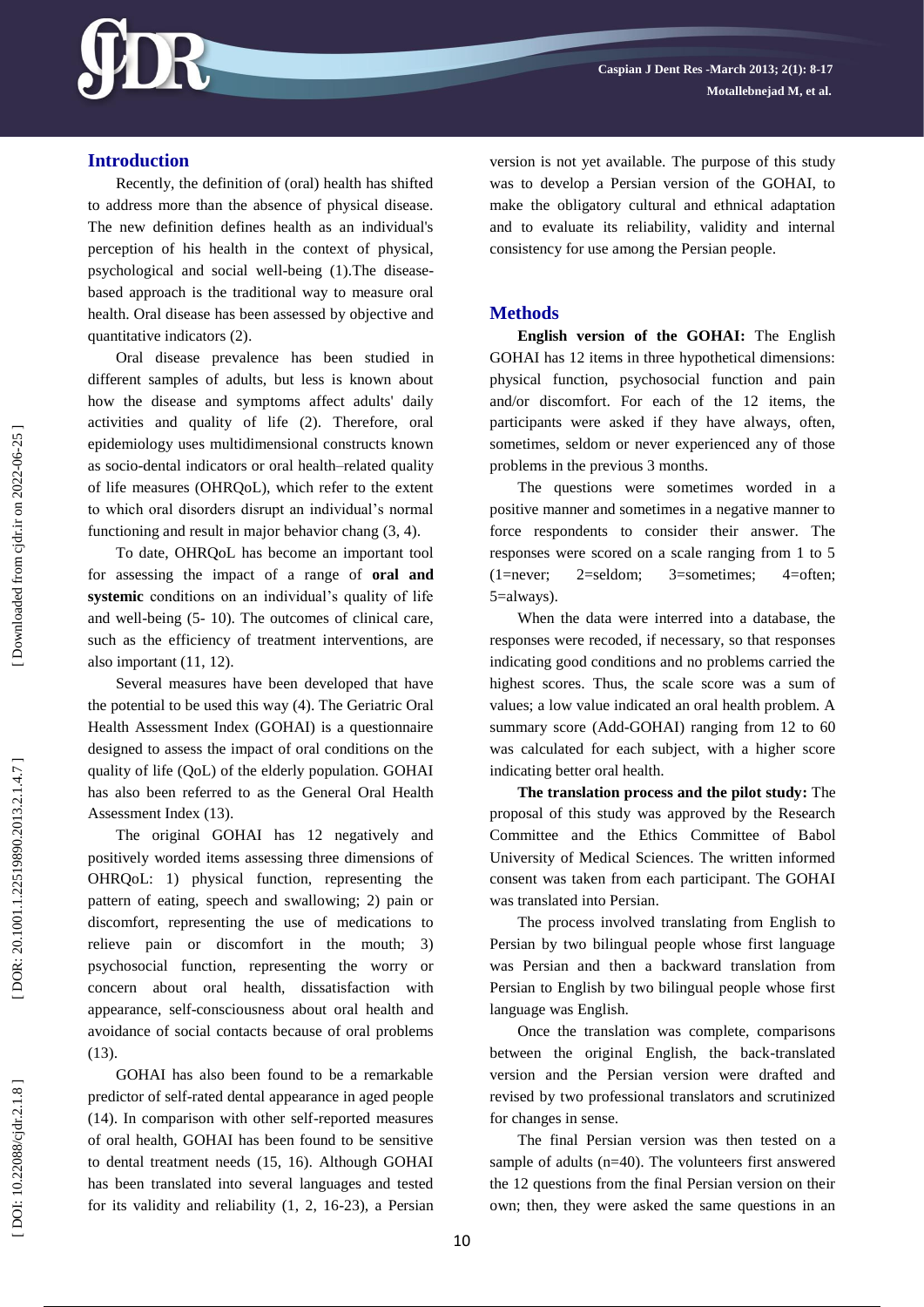

interview. The interviewers probed the answers to ascertain the meaning equivalent to the original and recoded the volunteers' comments and any difficulty that they encountered.

The comprehensibility of the translated version was assessed, and only minor changes were made to make the questionnaire more understandable. To evaluate test-retest reliability, the GOHAI was readministered after one week.

#### **Main study**

*Sample size*: The sample size calculation was based on the test-retest reliability, which was measured by the intraclass correlation (r). To be acceptable, the questionnaire had to have an  $r=0.8$  and an  $r\geq 0.7$ ; thus, H0: P0=0.7 and H1: P1=0.8. A two -sided test suggested by Atieh et al, (14) was used. With  $\beta=0.2$ (80% power) and  $\alpha$ =0.05, a sample size of 150 subjects was required.

*Data collection*: The final Persian version of the GOHAI was administered to 150 Persian adults (20 –65 years old) attending Ayatollah Rohani Hospital from September 2009 to February 2010. The data came from a self-administered questionnaire followed by a clinical oral examination performed by a single dentist. In addition to the GOHAI items, the questionnaire included socio -demographic data such as age, gender, educational level and employment. The subjects were also asked about the use of removable prostheses, self rated oral and general health and dental treatment needs.

All oral examinations were performed the same day the questionnaire was administered, in either a dental or medical examination room using portable lamps and disposable instruments. The oral status examination based on 28 teeth involved recording the number of missing teeth, DMFT, root DFT, pathologic tooth mobility and the Oral Hygiene Index -Simplified (OHI -S).

*Data analysis:* The analysis of the study was carried out using STATA V 10 and SPSS 17.0 for Windows (SPSS 17.0, SPSS Inc. Chicago, IL, USA). The mean Persian GOHAI scores were calculated for the demographic variables using the independent t -test and ANOVA.The GOHAI was computed by adding the score of the 12 items; the final values ranged from 12 to 60.

The original scores were kept for three items — "able to swallow comfortably", "able to eat without discomfort" and "pleased with look of teeth"-and reversed for the remaining nine items, such that a higher score was associated with a more positive oral health. The test -interview and test -retest reliabilities were assessed by paired t -test, the Spearman correlation coefficient and weighted kappa values. A Bland –Altman plot was also used to describe the agreement between the two GOHAI scores taken from the same participants on two separate occasions.

The internal consistency of the GOHAI was assessed by the standardized Cronbach's alpha (the reliability coefficient), the alpha if the item was deleted and the inter -item and inter -table correlation coefficients.

Concurrent validity was assessed by examining the relation between the GOHAI scores and the global oral health rating questions. It was hypothesized that the subjects reporting functional problems, pain or discomfort or psychosocial impacts would have a low GOHAI score and would be more likely to report dissatisfaction with their oral health, more likely to report their oral health as fair or poor and more likely to report a self -perceived need for dental care. The discriminant validity was tested by comparing the individuals' item responses and GOHAI scores with their objectively evaluated dental condition.

#### **Results**

For the test -interview, the mean GOHAI score was 50.37 –51.1, (p=0.009), and for the test -retest, the mean GOHAI score was 51.28-51.05 (p=0.776) (table 1). The Bland -Altman plot showed a good agreement between the two GOHAI scores for both the test interview and test -retest conditions (figure. 1, 2).

In the main study, 150 individuals with a mean age of 31.2 (SD: 8.8, range: 20 -65 years) completed the GOHAI questionnaire; the distribution of responses on the individual GOHAI items is displayed in table 2.

Half of the subjects were 30 years of age or older. The majority of the participants were females (68.7%). In terms of education, 43.3% of the subjects reported having completed high school, and 35.5% had a high educational level.

The mean GOHAI score was 46.78 (SD=7.85; range 27 –60). In relation to the reliability of the Persian version of GOHAI (table 3), Cronbach's α (0.78) showed a high degree of internal consistency and homogeneity between items.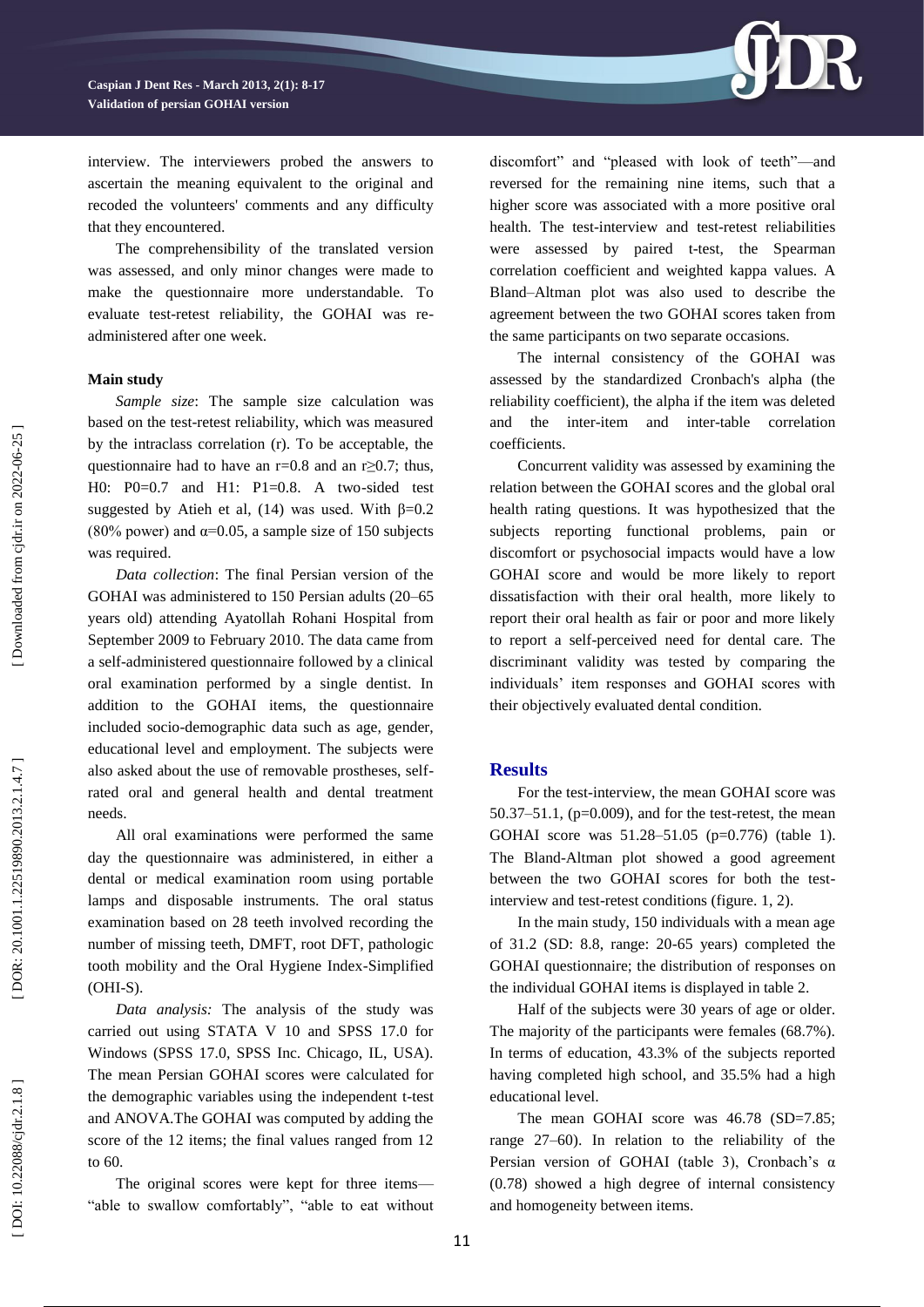





**Figure 2. Bland-Altman plot (test-retest)** 

**Table 1 . Test -interview & tes t -retest correlation for the Persian GOHAI items**

| <b>Item</b>                             | Weighted<br>kappa | Spearman's<br>rank<br>correlation<br>coefficient | Weighted<br>kappa | Spearman's<br>rank<br>correlation<br>coefficient |
|-----------------------------------------|-------------------|--------------------------------------------------|-------------------|--------------------------------------------------|
| Limit the kinds of food                 | 0.783             | 0.876                                            | 0.353             | 0.445                                            |
| Trouble biting or chewing               | 0.829             | 0.585                                            | 0.525             | 0.709                                            |
| Able to swallow comfortably             | 0.868             | 0.904                                            | 0.509             | 0.571                                            |
| Unable to speak clearly                 | 0.825             | 0.866                                            | 0.463             | 0.516                                            |
| Able to eat without discomfort          | 0.600             | 0.620                                            | 0.592             | 0.637                                            |
| Limit contact with people               | 0.884             | 0.954                                            | 0.425             | 0.498                                            |
| Pleased with look of teeth              | 0.842             | 0.827                                            | 0.508             | 0.559                                            |
| Used medication to relieve pain         | 0.798             | 0.872                                            | 0.329             | 0.430                                            |
| Worried about teeth, gums or dentures   | 0.888             | 0.956                                            | 0.424             | 0.519                                            |
| Self-conscious of teeth, gums or        | 0.751             | 0.775                                            | 0.638             | 0.763                                            |
| Uncomfortable eating in front of others | 0.749             | 0.865                                            | 0.590             | 0.635                                            |
| Sensitive to hot, cold or sweet foods   | 0.958             | 0.980                                            | 0.447             | 0.552                                            |
| Total                                   |                   | 0.971                                            |                   | 0.779                                            |

Kappa<0.40 (poor agreement), 0.41–0.60 (moderate agreement), 0.61–0.80 (good agreement),>0.80 (very good agreement)

There was no significant relationship between mean GOHAI score and the subject's age, gender, use of removable partial dentures or Oral Hygiene Inde x – Simplified (OHI -S), although the subjects with a good OHI -S had a higher GOHAI score than those who had a fair or poor OHI -S. The individuals with a low level of education had lower GOHAI scores compared with the well -educated respondents (table 4). In relation to the concurrent validity (table 4), the subjects with a higher mean GOHAI score were more satisfied with

their oral and general health, whereas, low GOHAI scores were associated with self -perceived fair or poor oral health, self -perceived fair or poor general health, a low level of satisfaction with oral health and with the self-perception of dental needs. In relation to the discriminant validity (table 5), the respondents with higher GOHAI scores were associated with a lower number of carious and missing teeth (figure. 3), a better OHI -S score and fewer pathologically mobile teeth.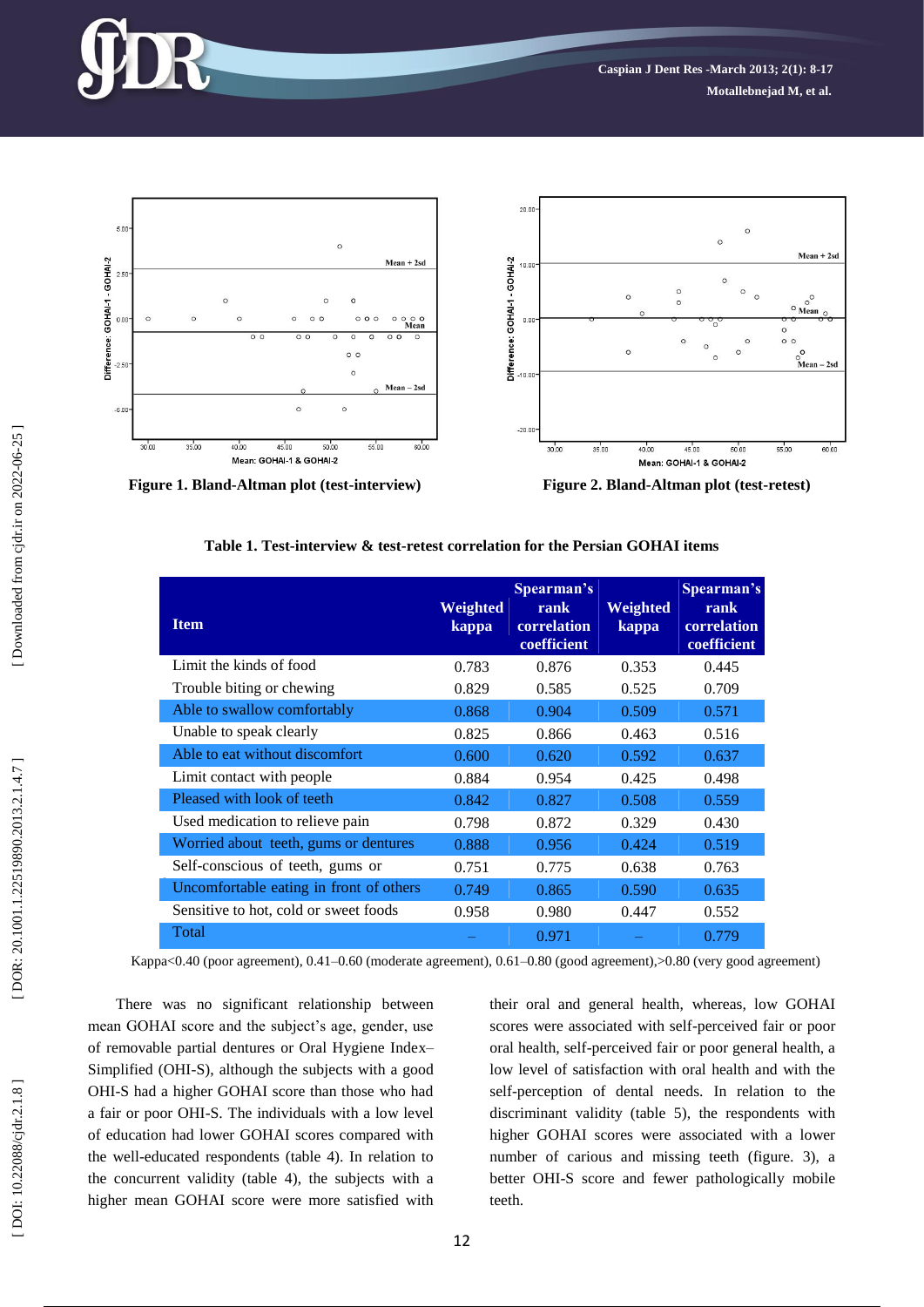

**Table 2. Distribution of responses on individual GOHAI items (%)**

**Table 3. Reliability analysis using Cronbach's alpha**

|                                          |                   | Corrected item- Cronbach's alpha if |
|------------------------------------------|-------------------|-------------------------------------|
| <b>Item</b>                              | total correlation | <i>item deleted</i>                 |
| Limit the kinds of food                  | 0.550             | 0.753                               |
| Trouble biting or chewing                | 0.583             | 0.746                               |
| Able to swallow comfortably              | 0.041             | 0.810                               |
| Unable to speak clearly                  | 0.372             | 0.769                               |
| Able to eat without discomfort           | 0.273             | 0.781                               |
| Limit contact with people                | 0.236             | 0.780                               |
| Pleased with look of teeth               | 0.388             | 0.768                               |
| Used medication to relieve pain          | 0.478             | 0.759                               |
| Worried about teeth, gums or entures     | 0.596             | 0.743                               |
| Self-conscious of teeth, gums or entures | 0.546             | 0.752                               |
| Uncomfortable eating in front of others  | 0.651             | 0.741                               |
| Sensitive to hot, cold or sweet foods    | 0.455             | 0.761                               |

Cronbach's alpha= 0.780, Standardized Cronbach's alpha= 0.789



**Figure 3. Correlation between GOHAI scores and DMFT**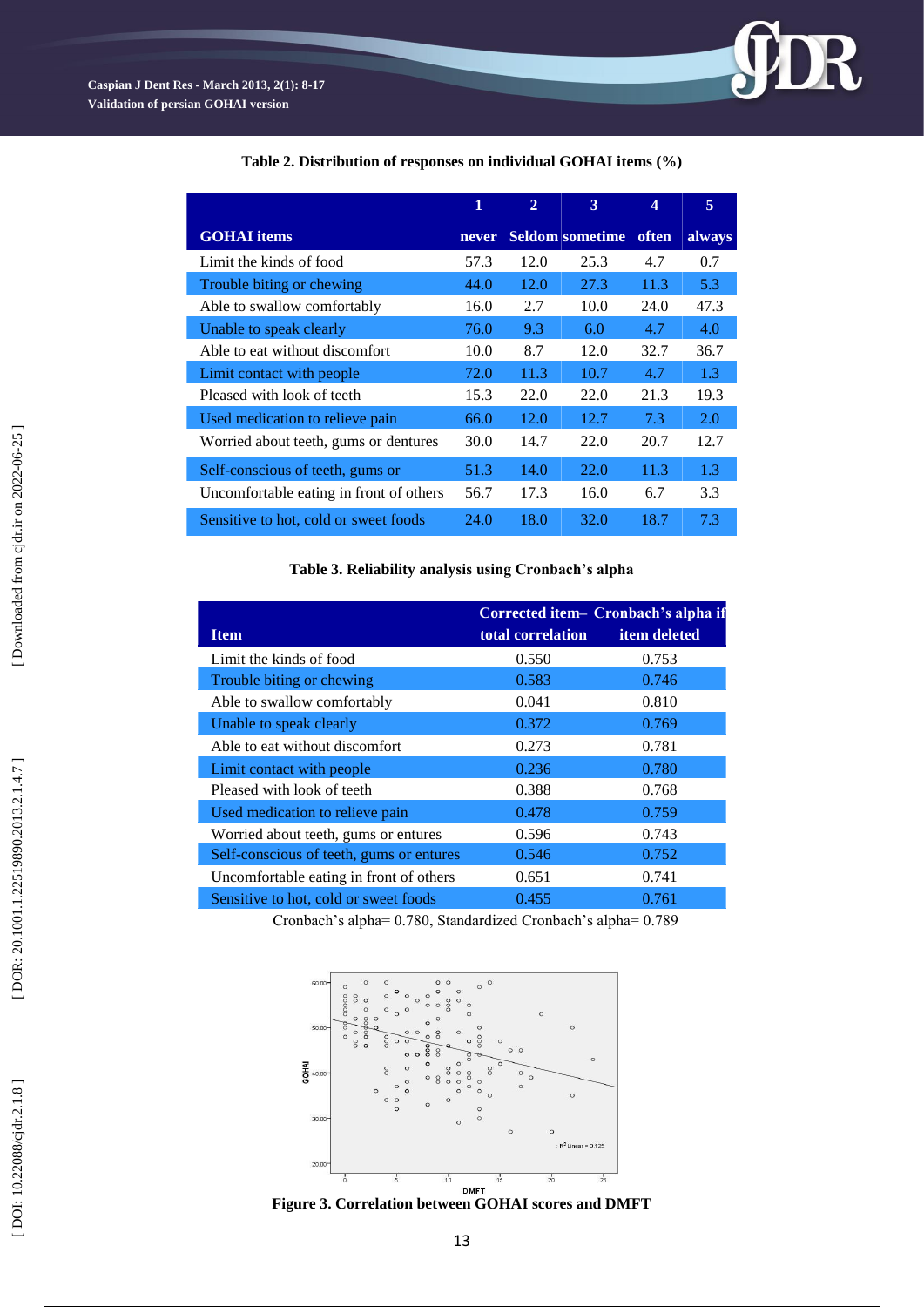## **Table 4. Concurrent validity of GOHAI scores and certain groups of questions**

| <b>Variable</b>                       |           | <b>GOHAI</b>     |                  |  |  |  |
|---------------------------------------|-----------|------------------|------------------|--|--|--|
| (standard deviation)                  |           | <b>Mean</b> ±SD  | <b>Test</b>      |  |  |  |
| Self-rating of oral health            |           |                  |                  |  |  |  |
| Good:                                 | $n=36$    | $49.11 \pm 8.91$ | <b>ANOVA</b>     |  |  |  |
| Fair:                                 | $n=96$    | $46.32 \pm 7.51$ | P value= $0.090$ |  |  |  |
| Poor:                                 | $n=17$    | 44.59±6.85       |                  |  |  |  |
| Self-rating of general health         |           |                  |                  |  |  |  |
| Good:                                 | $n = 74$  | $48.01 \pm 8.48$ | <b>ANOVA</b>     |  |  |  |
| Fair:                                 | $n=74$    | $45.81 \pm 6.98$ | P value= $0.047$ |  |  |  |
| Poor:                                 | $n=21$    | $37.00 \pm 2.83$ |                  |  |  |  |
| Perception of dental care needs       |           |                  | T-test           |  |  |  |
| Yes:                                  | $n=129$   | $45.97 \pm 7.80$ | P value= $0.001$ |  |  |  |
| No:                                   | $n=20$    | $52.10 \pm 6.28$ |                  |  |  |  |
| Age                                   |           |                  | T-test           |  |  |  |
| 18-30 years:                          | $n = 85$  | $47.32 \pm 7.57$ | P value= $0.339$ |  |  |  |
| $31-65$ years:                        | $n=65$    | $46.08 \pm 8.21$ |                  |  |  |  |
| Gender                                |           |                  | T-test           |  |  |  |
| Male                                  | $n = 47$  | $47.55 \pm 7.87$ | P value= $0.417$ |  |  |  |
| Female                                | $n=103$   | $46.42 \pm 7.86$ |                  |  |  |  |
| <b>Educational level</b>              |           |                  |                  |  |  |  |
| Primary school                        | $n=32$    | $44.31 \pm 8.30$ | <b>ANOVA</b>     |  |  |  |
| <b>High school</b>                    | $n=65$    | $45.40 \pm 7.13$ | P value= $0.002$ |  |  |  |
| Associate's degree                    | $n = 17$  | $48.41 \pm 8.92$ |                  |  |  |  |
| Bachelor's degree                     | $n=36$    | $50.69 \pm 6.79$ |                  |  |  |  |
| Wears removable partial denture       |           |                  | T-test           |  |  |  |
| Yes                                   | $n=3$     | 44.33±7.09       | P value= $0.587$ |  |  |  |
| No                                    | $n = 147$ | $46.83 \pm 7.88$ |                  |  |  |  |
| Oral Hygiene Index-Simplified (OHI-S) |           |                  |                  |  |  |  |
| Good                                  | $n = 83$  | $47.57 \pm 7.70$ | <b>ANOVA</b>     |  |  |  |
| Fair                                  | $n=49$    | 45.98±7.40       | P value= $0.498$ |  |  |  |
| Poor                                  | $n=15$    | $46.27 + 9.18$   |                  |  |  |  |

#### **Table 5. Discriminant validity**

|                                                                                                | <b>Mean</b> |                    | <b>Pearson's correlation</b><br>Range coefficient with GOHAI P value<br>score |       |
|------------------------------------------------------------------------------------------------|-------------|--------------------|-------------------------------------------------------------------------------|-------|
| Age                                                                                            | 31.23       | $18 - 57$          | $-0.064$                                                                      | 0.439 |
| <b>Missing Teeth</b>                                                                           | 2.80        | $0 - 23$           | $-0.318$                                                                      | 0.000 |
| DMFT                                                                                           | 8.06        | $0 - 24$           | $-0.354$                                                                      | 0.000 |
| Root DFT                                                                                       | 0.04        | $0 - 2$            | $-0.01$                                                                       | 0.906 |
| Simplified Oral Hygiene Index<br>$(OHI-S)$                                                     | 1.373       | $0 - 4.8$          | $-0.157$                                                                      | 0.057 |
| Teeth with pathologic mobility<br>$(>2$ mm and/or can be<br>displaced in a vertical direction) | 0.04        | $0 - 2$            | $-0.066$                                                                      | 0.421 |
| GOHAI                                                                                          | 46.78       | $27.00 -$<br>60.00 |                                                                               |       |

**JDR**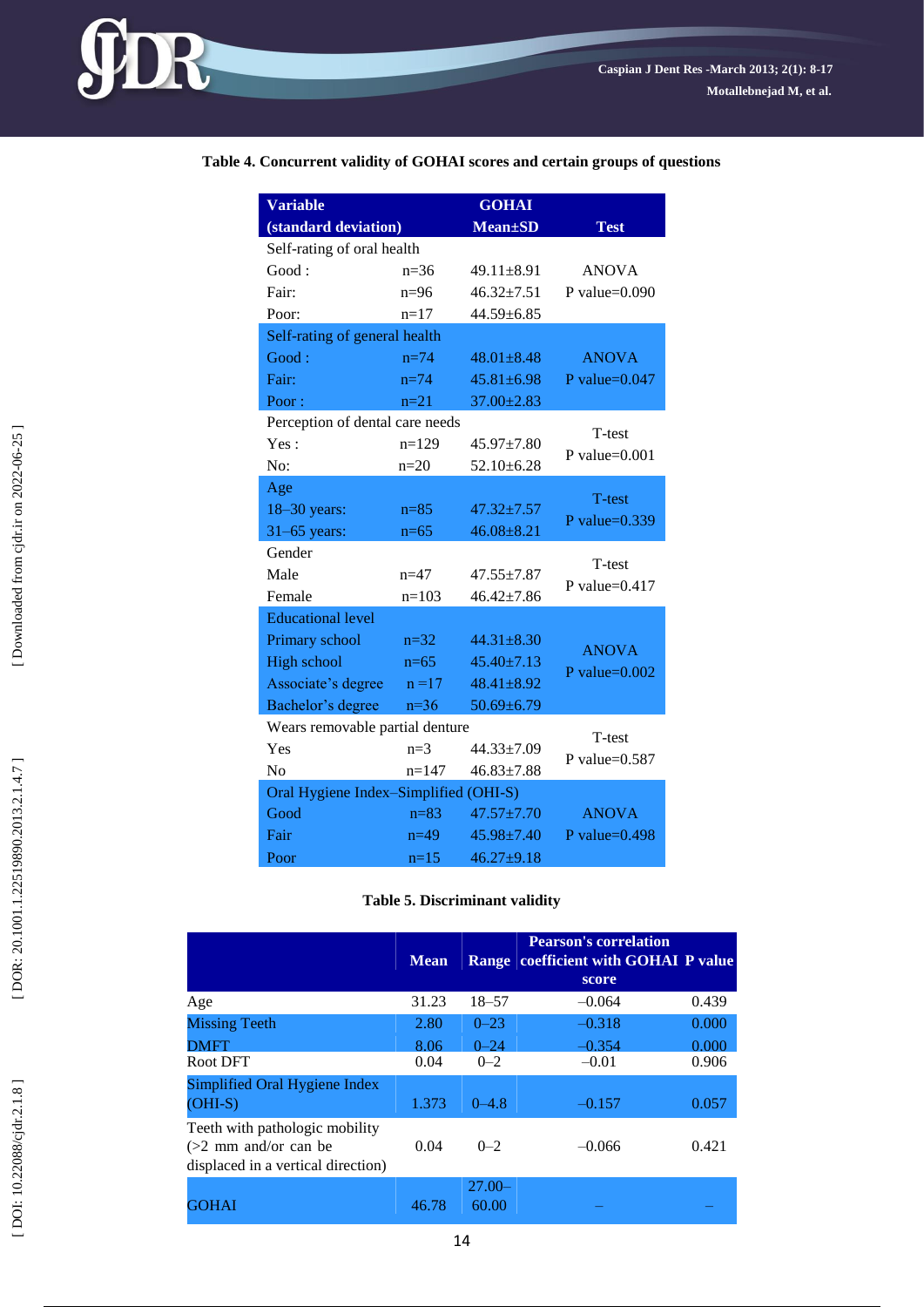

## **Discussion**

The GOHAI was originally presented and evaluated for assessing oral health –related quality of life in middle -aged and well -educated Americans, but subsequent studies showed that it could also be successfully used in less -educated young people (2). Cultural and language differences, which can even occur in one country, make validity assessment more complicated.

People with different cultural backgrounds may respond differently to GOHAI items. For instance, being edentulous (missing teeth) may have different levels of importance in various cultures. As a result, people's quality of life given the same oral conditions may be evaluated differently.

Therefore, it is important that the GOHAI be tested in diverse populations in terms of culture, language and geography. In this study, the first step consisted of using a standardized translation process. Translation and back -translation were performed to ensure the accuracy and interpretability of the questions, and this led to the creation of a Persian version with pleasing psychometric properties. The assessment of certain social and demographic characteristics, including age and gender, did not indicate significant differences in the mean GOHAI scores for these parameters.

The concurrent validity of the Persian version of the GOHAI was tested and confirmed; there was a meaningful relationship between individuals' selfreport of general health and dental care needs with GOHAI scores.

In addition, people with a good self -impression of their oral health received higher mean GOHAI scores compared with those with moderate to poor self impressions, and all of these cases display high concurrent validity with the Persian version of the GOHAI.

The clinical indicators studied in the discriminant validity assessment had been used in other studies as well (2, 19, 21 and 24).

Because the GOHAI has not been specifically proposed as a predictor of clinical indices, it should be used as a complement to clinical and objective assessments. Some articles have shown reasonable correlation between the GOHAI and clinical observations (2, 19, 24), whereas others have mentioned the weak correlation between them (25). In the present study, the correlation was significant between the clinical indicators such as DMFT and the number of missing teeth.

For loose teeth, a weak relationship with the GOHAI score was observed. However, in the study by Atieh et al, who provided the Arabic version of the GOHAI, the clinical index revealed the strongest relationship with the GOHAI score (2 1); the cause of this difference could be potentially explained by the mean age group studied, which was 71.20 (age range: 60 –90) years in the Arab studies and 31.2 (age range: 18 –65) years in our study.

All assessment instruments should possess the quality of repeatability at different times. In this case, the same results at two different time points for a patient would indicate that the patient's situation had not changed. The findings demonstrated that the questions on the Persian version of the GOHAI have good internal consistency (Cronbach's alpha coefficient=0.78). This value did not become significantly larger by eliminating any of the questions. except question 3 (ability to swallow comfortably), which showed less internal consistency, suggesting poor compatibility with other GOHAI questions. The Cronbach's alpha coefficient would increase if question 3 was deleted.

The question is primarily designed to evaluate the people with dry mouth problems. Dry mouth is much more common in the elderly, and thus, the incidence of swallowing difficulties is more prevalent in middle aged people than in younger people (2). It would probably be better if the GOHAI scoring did not include this question or if the response was fully reversed.

The result of the test-retest was acceptable in this study, and the weighted kappa values were satisfactory for the GOHAI questions. Only two questions (numbers 1 and 8) did not have desirable weighted kappa values. This was a problem for questions 3 and 5 in the French version and for questions 4 and 10 in the Chinese version of the GOHAI, illustrating that these questions were not easily understood in these languages (2, 17).

A Bland -Altman plot indicated an acceptable result, and the 95% of differences in the questions, both for the test-interview and the test-retest cases, were within the limits of agreement.

As conclusion, the Persian version of the GOHAI exhibited acceptable reliability and validity. This instrument can be applied to evaluate OHRQoL in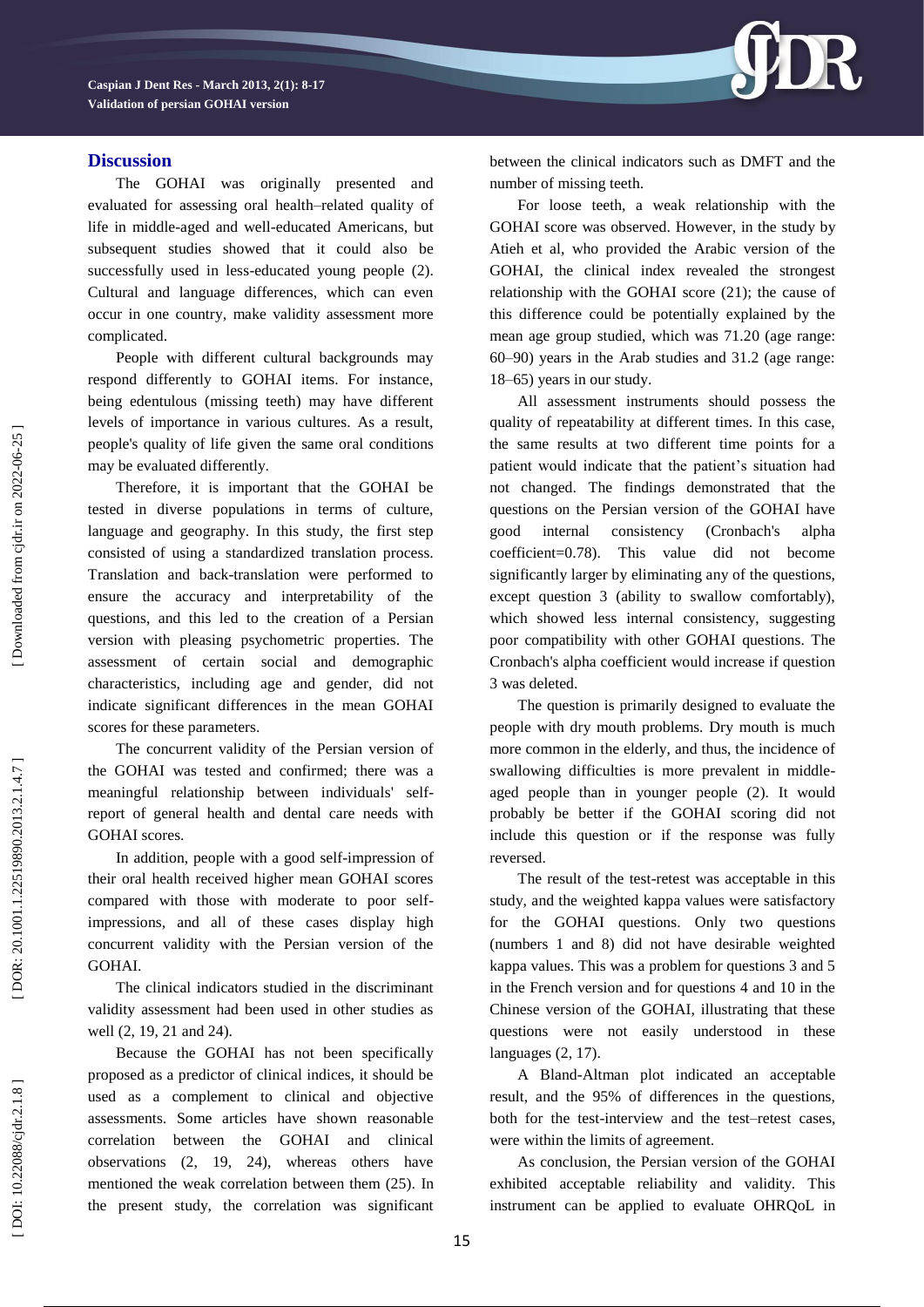

cross -sectional and longitudinal studies of different age groups.

This version may be better tested for different oral and systemic conditions and disorders to evaluate the validity in future studies.

## **Acknowledgments**

We sincerely thank the UCLA for providing the original version and scoring system of GOHAI. Special appreciation to Dr. Jenabian N for her critical advice in translating the questionnaire.

**Funding:** This project was approved and financially supported by the Vice -Chancellery for Research & Technology of Babol University of Medical Sciences **Conflict of interest:** There was no conflict of interest.

## **References**

- 1.Hassel AJ, Rolko C, Koke U, Leisen J, Rammelsberg P. A German version of the GOHAI. Community Dent Oral Epidemiol 2008; 36: 34 -42.
- 2 .Tubert -Jeannin S, Riordan PJ, Morel -Papernot A, Porcheray S, Saby -Collet S. Validation of an oral health quality of life index (GOHAI) in France. Community Dent Oral Epidemiol 2003; 31: 275 -84.
- 3 .Locker D. Measuring oral health: a conceptual framework. Community Dent Health 1988; 5: 3-18.
- 4 . Sheiham A, Cushing AM, Maizels JE. The social impacts of dental disease. In: Slade GD, editor: Measuring oral health and quality of life. Chapel Hill, NC: University of North Carolina; 1997.p. 47 -56.
- 5 .Gift HC, Atchison KA, Dayton CM. Conceptualising oral health and oral health -related quality of life. Soc Sci Med 1997; 44: 601 -8.
- 6 [.Shyama](http://www.ncbi.nlm.nih.gov/pubmed?term=Shyama%20M%5BAuthor%5D&cauthor=true&cauthor_uid=23171756) M , [Honkala](http://www.ncbi.nlm.nih.gov/pubmed?term=Honkala%20S%5BAuthor%5D&cauthor=true&cauthor_uid=23171756) S , Al [-Mutawa](http://www.ncbi.nlm.nih.gov/pubmed?term=Al-Mutawa%20SA%5BAuthor%5D&cauthor=true&cauthor_uid=23171756) SA , [Honkala](http://www.ncbi.nlm.nih.gov/pubmed?term=Honkala%20E%5BAuthor%5D&cauthor=true&cauthor_uid=23171756) E. Oral Health -Related Quality of Life among Parents and Teachers of Disabled Schoolchildren in Kuwait .Med [Princ](http://www.ncbi.nlm.nih.gov/pubmed/23171756) Pract 2013 ; 22: 285 -90.
- 7 . [Ribeiro](http://www.ncbi.nlm.nih.gov/pubmed?term=Ribeiro%20GR%5BAuthor%5D&cauthor=true&cauthor_uid=22862974) GR , [Costa](http://www.ncbi.nlm.nih.gov/pubmed?term=Costa%20JL%5BAuthor%5D&cauthor=true&cauthor_uid=22862974) JL , [Ambrosano](http://www.ncbi.nlm.nih.gov/pubmed?term=Ambrosano%20GM%5BAuthor%5D&cauthor=true&cauthor_uid=22862974) GM , [Garcia](http://www.ncbi.nlm.nih.gov/pubmed?term=Garcia%20RC%5BAuthor%5D&cauthor=true&cauthor_uid=22862974) RC . Oral health of the elderly with Alzheimer's disease.Oral Surg Oral Med Oral [Pathol](http://www.ncbi.nlm.nih.gov/pubmed/22862974) Oral [Radiol](http://www.ncbi.nlm.nih.gov/pubmed/22862974) 2012; 114: 338 -43.
- 8 [.Li](http://www.ncbi.nlm.nih.gov/pubmed?term=Li%20Z%5BAuthor%5D&cauthor=true&cauthor_uid=21932658) Z , [Zhu](http://www.ncbi.nlm.nih.gov/pubmed?term=Zhu%20L%5BAuthor%5D&cauthor=true&cauthor_uid=21932658) L , [Sha](http://www.ncbi.nlm.nih.gov/pubmed?term=Sha%20Y%5BAuthor%5D&cauthor=true&cauthor_uid=21932658) Y . [Effects of periodontal health and related factors on the oral health -related quality of life in type 2 diabetic patients with chronic periodontitis]. Hua Xi Kou [Qiang](http://www.ncbi.nlm.nih.gov/pubmed/22369662) Yi Xue Za [Zhi](http://www.ncbi.nlm.nih.gov/pubmed/22369662) 2011;29:379-83. [In Chinese]
- 9 [.Deshmukh](http://www.ncbi.nlm.nih.gov/pubmed?term=Deshmukh%20SP%5BAuthor%5D&cauthor=true&cauthor_uid=22229754) SP , [Radke](http://www.ncbi.nlm.nih.gov/pubmed?term=Radke%20UM%5BAuthor%5D&cauthor=true&cauthor_uid=22229754) UM UM. Translation and validation of the Hindi version of the Geriatric Oral Health Assessment Index . [Gerodontology](http://www.ncbi.nlm.nih.gov/pubmed/22229754) 2012; 29: e1052 -8.
- 10 . A [-Dan](http://www.ncbi.nlm.nih.gov/pubmed?term=A-Dan%20W%5BAuthor%5D&cauthor=true&cauthor_uid=21692833) W , [Jun](http://www.ncbi.nlm.nih.gov/pubmed?term=Jun-Qi%20L%5BAuthor%5D&cauthor=true&cauthor_uid=21692833) -Qi L. Factors associated with the oral health -related quality of life in elderly persons in dental clinic: validation of a Mandarin Chinese version of GOHAI . [Gerodontology](http://www.ncbi.nlm.nih.gov/pubmed/21692833) 2011; 28: 184 -91.
- 11 . Allen PF, McMillan AS, Locker D. An assessment of sensitivity to change of the oral health impact profile in a clinical trial. Community Dent Oral Epidemiol 2001; 29: 175 -82.
- 12 .Albaker AM. The oral health -related quality of life in edentulous patients treated with Conventional complete dentures. Gerodontology 2013; 30:61-6..
- 13 . Atchison KA. The General Oral Health Assessment Index. In: Slade G, editor: Measuring oral health and quality of life. Chapel Hill, NC: University of North Carolina; 1997.p. 79 -80.
- 14 . Matthias RE, Atchison KA, Schweitzer SO, Lubben JE, Mayer -Oakes A, De Jong F. Comparisons between dentist rating and self -ratings of dental appearance in an elderly population. Spec Care Dentist 1993; 13: 53 -60.
- 15 . Dolan TA. The sensitivity of the Geriatric Oral Health Assessment Index to dental care. J Dent Educ 1997; 67: 37 -46.
- 16. El [Osta](http://www.ncbi.nlm.nih.gov/pubmed?term=El%20Osta%20N%5BAuthor%5D&cauthor=true&cauthor_uid=23110518) N, Tubert[-Jeannin](http://www.ncbi.nlm.nih.gov/pubmed?term=Tubert-Jeannin%20S%5BAuthor%5D&cauthor=true&cauthor_uid=23110518) S, [Hennequin](http://www.ncbi.nlm.nih.gov/pubmed?term=Hennequin%20M%5BAuthor%5D&cauthor=true&cauthor_uid=23110518) M, [Bou](http://www.ncbi.nlm.nih.gov/pubmed?term=Bou%20Abboud%20Naaman%20N%5BAuthor%5D&cauthor=true&cauthor_uid=23110518) Abboud [Naaman](http://www.ncbi.nlm.nih.gov/pubmed?term=Bou%20Abboud%20Naaman%20N%5BAuthor%5D&cauthor=true&cauthor_uid=23110518) N , El [Osta](http://www.ncbi.nlm.nih.gov/pubmed?term=El%20Osta%20L%5BAuthor%5D&cauthor=true&cauthor_uid=23110518) L , [Geahchan](http://www.ncbi.nlm.nih.gov/pubmed?term=Geahchan%20N%5BAuthor%5D&cauthor=true&cauthor_uid=23110518) N . Comparison of the OHIP -14 and GOHAI as measures of oral health among elderly in Lebanon . Health Qual Life [Outcomes](http://www.ncbi.nlm.nih.gov/pubmed/23110518) 2012; 10:131.
- 17 . Wong MC, Liu JK, Lo EC. Translation and validation of the Chinese version of GOHAI. J Public Health Dent 2002; 62: 78 -83.
- 18 . Hagglin C, Berggren U, Lundgren J. A Swedish version of the GOHAI index. Psychometric properties and validation. Swed Dent J 2005; 29: 113 -24.
- 19 . Othman WN, Muttalib KA, Bakri R, Doss JG, Jaafar N, Salleh NC, Chen S. Validation of the Geriatric Oral Health Assessment Index (GOHAI) in Malay language. J Public Health Dent 2006; 66: 199 -204.
- 20 . Naito M, Suzukamo Y, Nakayama T, Hamajima N, Fukuhara S. Linguistic adaptation and validation of the General Oral Health Assessment Index